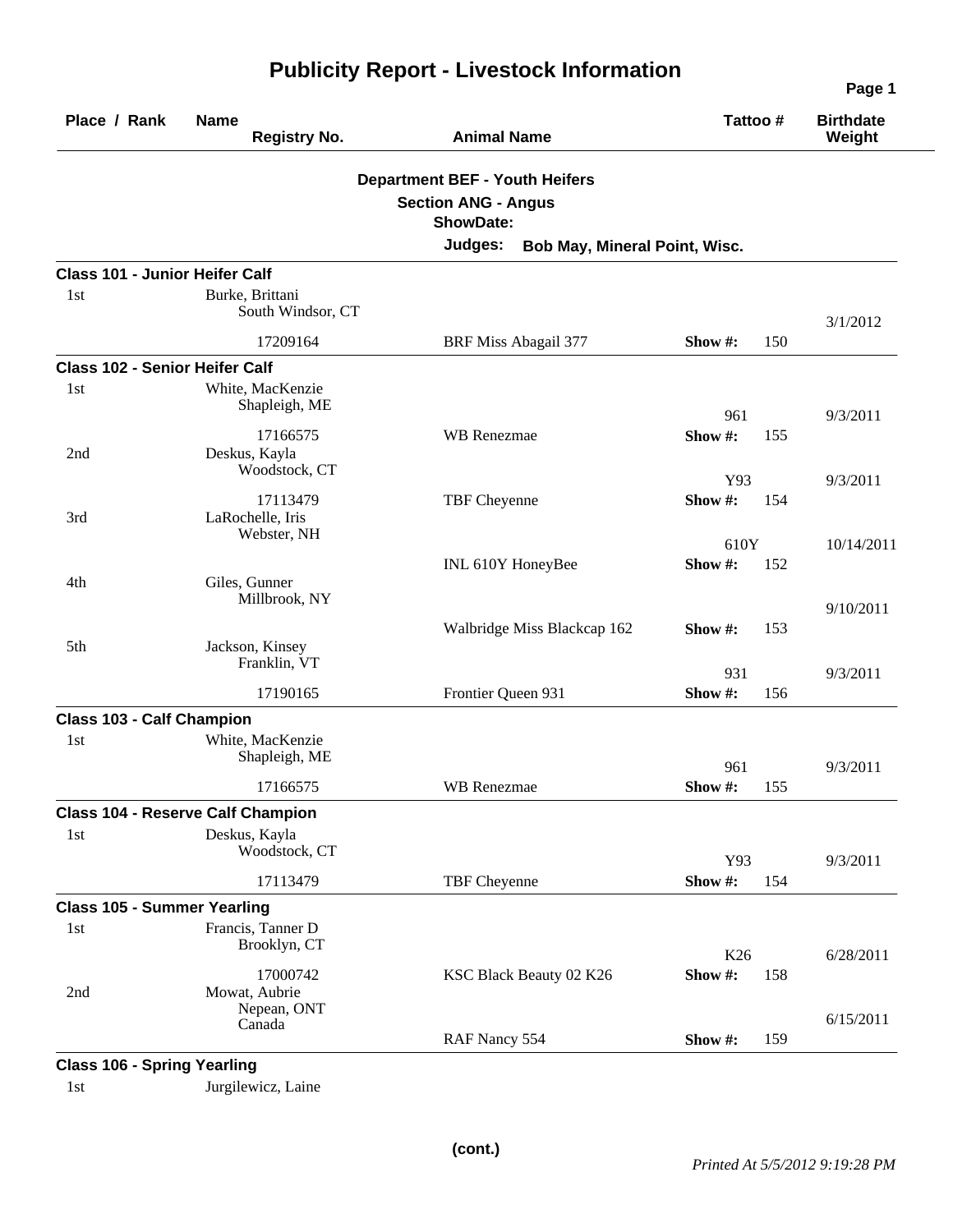| Place / Rank                       | <b>Name</b><br><b>Registry No.</b>         | <b>Animal Name</b>           | Tattoo #        |     | <b>Birthdate</b><br>Weight |
|------------------------------------|--------------------------------------------|------------------------------|-----------------|-----|----------------------------|
| <b>Class 106 - Spring Yearling</b> | Group - $-(\text{cont.})$                  |                              |                 |     |                            |
|                                    | WashingtonDepot, CT                        |                              |                 |     | 4/6/2011                   |
| 2nd                                | 16974270<br>Librock, Kelsey                | Buchanans Erica N214         | Show #:         | 162 |                            |
|                                    | Gasport, NY                                |                              |                 |     | 3/26/2011                  |
| 3rd                                | 16979059<br>Pride, Adam<br>Limington, ME   | RBZ Royal Missie 118         | Show #:         | 166 |                            |
|                                    | 16937192                                   | Jenny                        | Show #:         | 164 | 3/29/2011                  |
| 4th                                | LaRochelle, Iris<br>Webster, NH            |                              |                 |     |                            |
|                                    |                                            |                              | 84Y             |     | 4/5/2011                   |
| 5th                                | Duncan, Jocelyn                            | LFA 84Y Gilda                | Show#:          | 163 |                            |
|                                    | Otego, NY                                  |                              | 114             |     | 3/27/2011                  |
| 6th                                | 168952215<br>Dexter, Tyler                 | Nardelli GG Miss Burgess 114 | Show#:          | 165 |                            |
|                                    | Pepperell, MA                              |                              |                 |     | 3/1/2011                   |
| 7th                                | 16892185<br>King, Anna<br>Cobleskill, NY   | SL Franny 9331               | Show #:         | 173 |                            |
|                                    | 16958318                                   | KRA Lady Y12                 | Show#:          | 160 | 4/30/2011                  |
| <b>Class 107 - Junior Champion</b> |                                            |                              |                 |     |                            |
| 1 <sub>st</sub>                    | Francis, Tanner D                          |                              |                 |     |                            |
|                                    | Brooklyn, CT                               |                              | K <sub>26</sub> |     | 6/28/2011                  |
|                                    | 17000742                                   | KSC Black Beauty 02 K26      | Show#:          | 158 |                            |
|                                    | <b>Class 108 - Reserve Junior Champion</b> |                              |                 |     |                            |
| 1 <sub>st</sub>                    | Jurgilewicz, Laine<br>WashingtonDepot, CT  |                              |                 |     | 4/6/2011                   |
|                                    | 16974270                                   | <b>Buchanans Erica N214</b>  | Show #:         | 162 |                            |
| <b>Class 109 - Junior Yearling</b> |                                            |                              |                 |     |                            |
| 1st                                | Clauss, Morgan<br>Lancaster, NH            |                              |                 |     |                            |
|                                    |                                            |                              |                 |     | 1/2/2011                   |
| 2nd                                | 16994644<br>Burke, Brittani                | PLSC Princess Leia Y3        | Show#:          | 168 |                            |
|                                    | South Windsor, CT                          |                              |                 |     | 2/6/2011                   |
| 3rd                                | 17017403<br>Luckman, Elizabeth             | LaGrand Karen 1167           | Show #:         | 169 |                            |
|                                    | Barker, NY                                 |                              |                 |     | 2/2/2011                   |
|                                    | 16955923                                   | Kelleys Sara Bell 601 5Y     | Show #:         | 167 |                            |
| 4th                                | Burke, Brittani<br>South Windsor, CT       |                              |                 |     |                            |
|                                    |                                            | Heathcote Cassie 121         | Show #:         |     | 1/27/2011                  |
| <b>Class 110 - Senior Yearling</b> | AAA16994990                                |                              |                 | 170 |                            |

## **Publicity Report - Livestock Information**

1st Jurgilewicz, Kelsey

**Page 2**